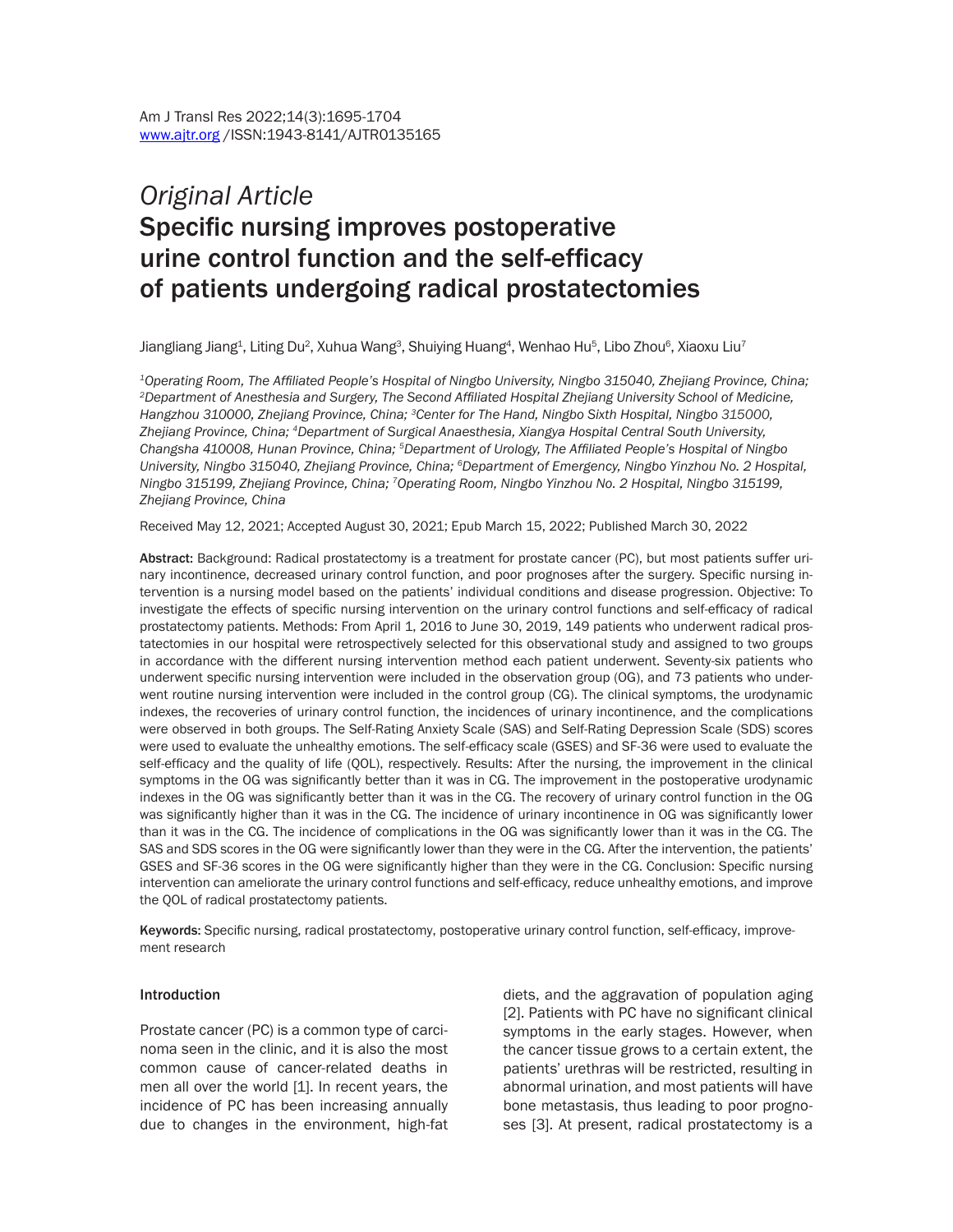common method of treating this disease clinically.

Studies have shown that radical prostatectomies can improve the clinical symptoms, but patients still suffer urinary incontinence, decreased urinary control, and other symptoms after surgery [4]. For patients in the middle and advanced stages, it is often difficult to achieve a complete resection using surgery, and most patients will have greater psychological barriers and psychological pressure, which will affect their therapeutic effect [5]. Therefore, while effectively treating patients, the medical staff also needs to choose reasonable and scientific nursing measures for the intervention. Previous studies have shown that routine nursing often only involves the nursing of the patients' basic disease, so it has little promotional effect on the patients' disease rehabilitation and has some defects [6]. Specific nursing intervention is a nursing mode that is based on each patient's disease conditions, treatment methods, physical conditions, and personality [7]. It is designed to communicate well with patients one-to-one, strengthen patients' awareness of diseases, eliminate their doubts, and increase their confidence in overcoming diseases [8]. It is also designed to invite patients' families to participate in the rehabilitation process, to encourage and care for the patients together with the medical staff, and make the patients feel adequate psychological support to the greatest extent [9]. Studies have shown that [10] nurses play an important role in the diagnosis and therapy of patients. They can maintain close communication with patients and play an active role in their education. Before surgery, specific nursing intervention can effectively reduce patients' anxiety, improve their prognoses and speed up their disease recovery. Other studies have shown that [11] specific nursing intervention can decrease patients' fear of postoperative rehabilitation and reduce postoperative functional decline for elderly patients with hip fracture surgery.

In this research, the patients who underwent radical prostatectomy in our hospital from April 2018 to July 2019 were included and intervened with specific nursing modes to investigate the improvement of the nursing model on the postoperative urinary control function, the self-efficacy and the QOL of the patients, so as to provide a feasible nursing plan for radical prostatectomy patients.

## Materials and methods

#### *Baseline data*

From April 1, 2016 to June 30, 2019, 149 patients who underwent radical prostatectomies in the Affiliated People's Hospital of Ningbo University were retrospectively selected for this observational study and divided into two groups according to the different nursing intervention method each patient underwent. A total of 76 patients who underwent specific nursing intervention were included in the OG, with an average age of (61.48±6.57) years old and ages ranging from 40 to 65 years old. A total of 73 patients who underwent routine nursing intervention were included in the CG, with an average age of (62.04±6.09) years old and ages ranging from 42 to 67 years old.

Inclusion criteria: The patients diagnosed with PC using imaging examinations and pathological diagnoses [12]; All the patients underwent surgery in our hospital; the patients had complete baseline data and stable vital signs; The patients did not undergo any treatment before their admission.

Exclusion criteria: Patients with other malignant tumors; Patients also suffering from mental and cognitive dysfunction; Patients with heart, brain, kidney, or other serious systemic diseases; Patients with severe infectious diseases; Patients who quit the experiment halfway; Patients who were unable to cooperate with the research normally, and patients who were not interviewed.

This research was approved by the ethics committee of our hospital (no. 036). Both the subjects and their families were informed and signed the fully informed consent forms.

## *Nursing methods*

In the CG, the patients were treated with routine nursing. After admission, the nursing staff introduced the relevant indexes of the operation and the precautions after the operation to the patient, and properly guided the patients in positive psychology. After the operation, the medical staff guided the family members to help the patient to turn over, and change the position and massage them moderately, etc., but they also closely observed the patency of the urinary catheter after the operations, and gradually helped each patient to resume drink-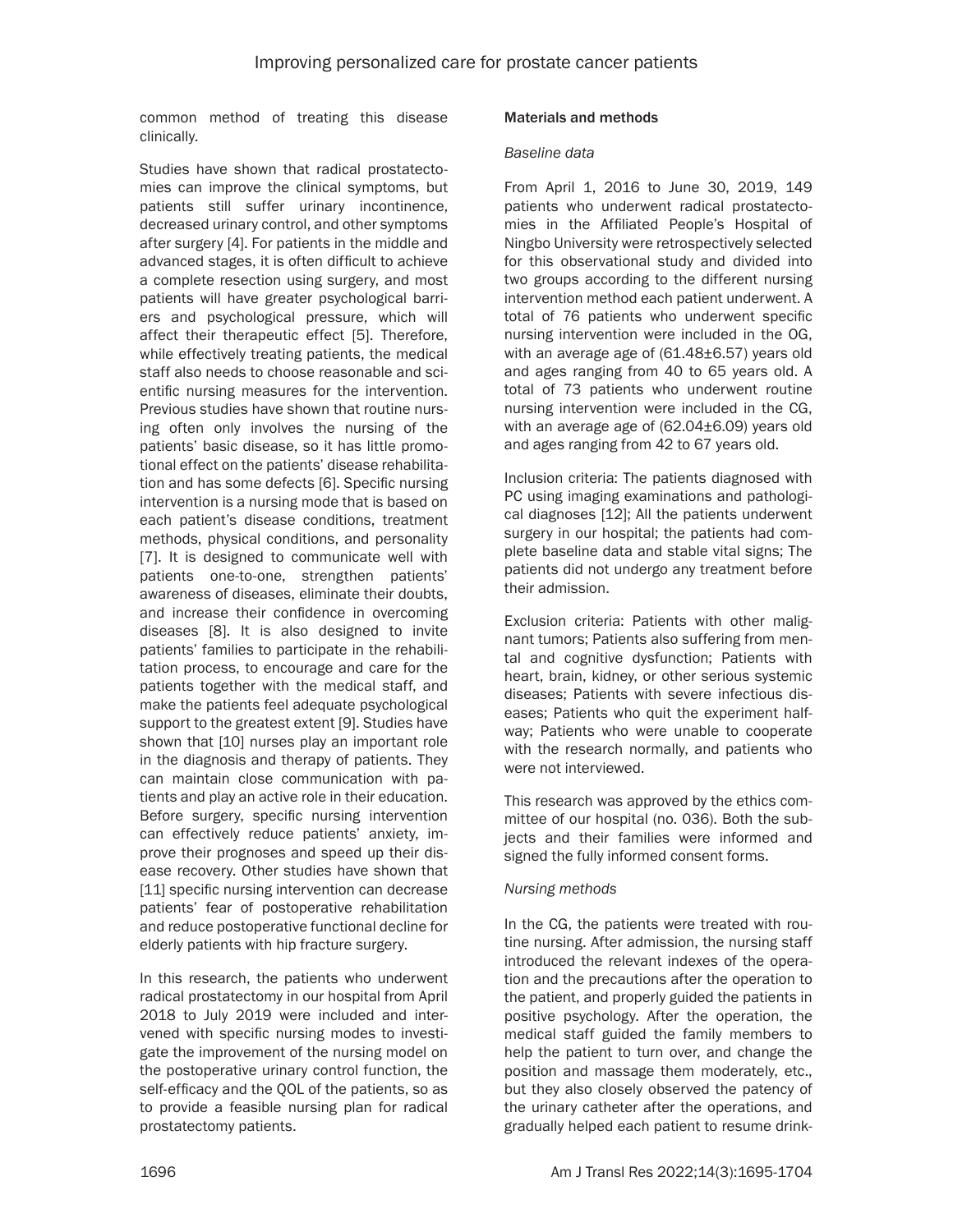ing water and eating after the anal exhaust. The patients were encouraged to get out of bed and move around early on, and the patients were encouraged to actively carry out rehabilitation training of the pelvic floor muscle after the removal of the urinary catheter.

In the OG, the patients were treated with specific nursing: (1) Psychological counseling: The nursing staff patiently communicated with the patients and their families, they invited their families to join in, they dealt with the patients' unhealthy emotions, and they gave targeted psychological counseling to improve their confidence in overcoming the disease. Postoperative information and the importance of pelvic floor muscle function training were given to the patients and their families. (2) Post-operative guidance: The medical staff guided the patient to get out of bed and move in the early stages, guided them to drink warm water 6 hours after the operation, and have a liquid diet 8 hours after operation. If the patient had no discomfort after the operation, the patient could be instructed to eat a semi-liquid diet with frequent meals with small amounts in the 24-48 hours after the operation, and then gradually a general diet was consumed. On the first day after the operation, the nursing team assisted the patients in proper bed activities (sitting up, bending knees, etc.). On the second day after the surgery, the patients were instructed to turn over and get out of bed and move according to the recovery of each patient. (3) Guidance for pelvic floor muscle training: A specific rehabilitation training program was developed for each patient: First, pelvic floor muscle exercises were carried out, and the medical staff instructed the patient to perform anal and perineal contraction exercises for 30 seconds each time, with continuous training for 10-15 times, and then rest. This was a set of exercises (three sets per day). The patients were trained continuously for 2 weeks before being instructed to practice their lying positions, sitting, etc. Then, the patients were instructed to carry out urination training, and deliberately slow down the urination speed or interrupt the urination in the process of urination. When exercising bladder function, the medical staff worked out the interval of urination for the patients according to their actual conditions. The initial interval was 0.5-1 hour, and the interval was gradually extended to 2.5-4 hours. A course of treatment was 2 weeks.

## *Outcome measures*

*Clinical symptoms:* The time to first anal exhaust, the time to starting eat, the time to off-bed activity, hospitalization time, urination frequency and urinary leakage frequency were observed in both groups after the intervention.

*Urodynamic indicators:* After the intervention, the detrusor pressure (Pdetat Qmax), the maximum urine flow rate (Qmax), the residual urine volume (PVR), and the bladder compliance value (BC) at the filling stage were tested using urodynamics.

*Effective rate in recovery of the urinary control function:* The patient completely recovered the function of spontaneous urination after the intervention, and the residual urine volume of the bladder as measured by B-ultrasound was less than 100 mL, which was regarded as "markedly effective". After the intervention, the patient's micturition function was partially improved, and 1-2 urine pads were still needed every day. The residual urine volume of the bladder measured using B-ultrasound was 100-200 mL, which was regarded as "effective". After the intervention, the patient's micturition function was not improved or aggravated, and this was regarded as "ineffective". Total effective rate = (markedly effective  $+$ effective)/total cases × 100%.

*Incidence of urinary incontinence:* The incidences of urinary incontinence in both groups were observed and recorded after the catheter removal.

*Complications:* The complications in both groups were observed and recorded After the intervention.

*Psychological emotion:* The SAS and SDS scores were used for the evaluation [13]. The total possible SAS score is 100 points. A score of 50-70 indicates slight anxiety, a score of 71-90 indicates medium anxiety, and a score of >90 indicates serious anxiety. The higher the score, the more serious the anxiety. The total possible SDS score is 100 points. A score of 50-70 indicates slight depression, a score of 71-90 indicates medium depression, and a score of >90 indicates serious depression. The higher the score, the more serious the depression.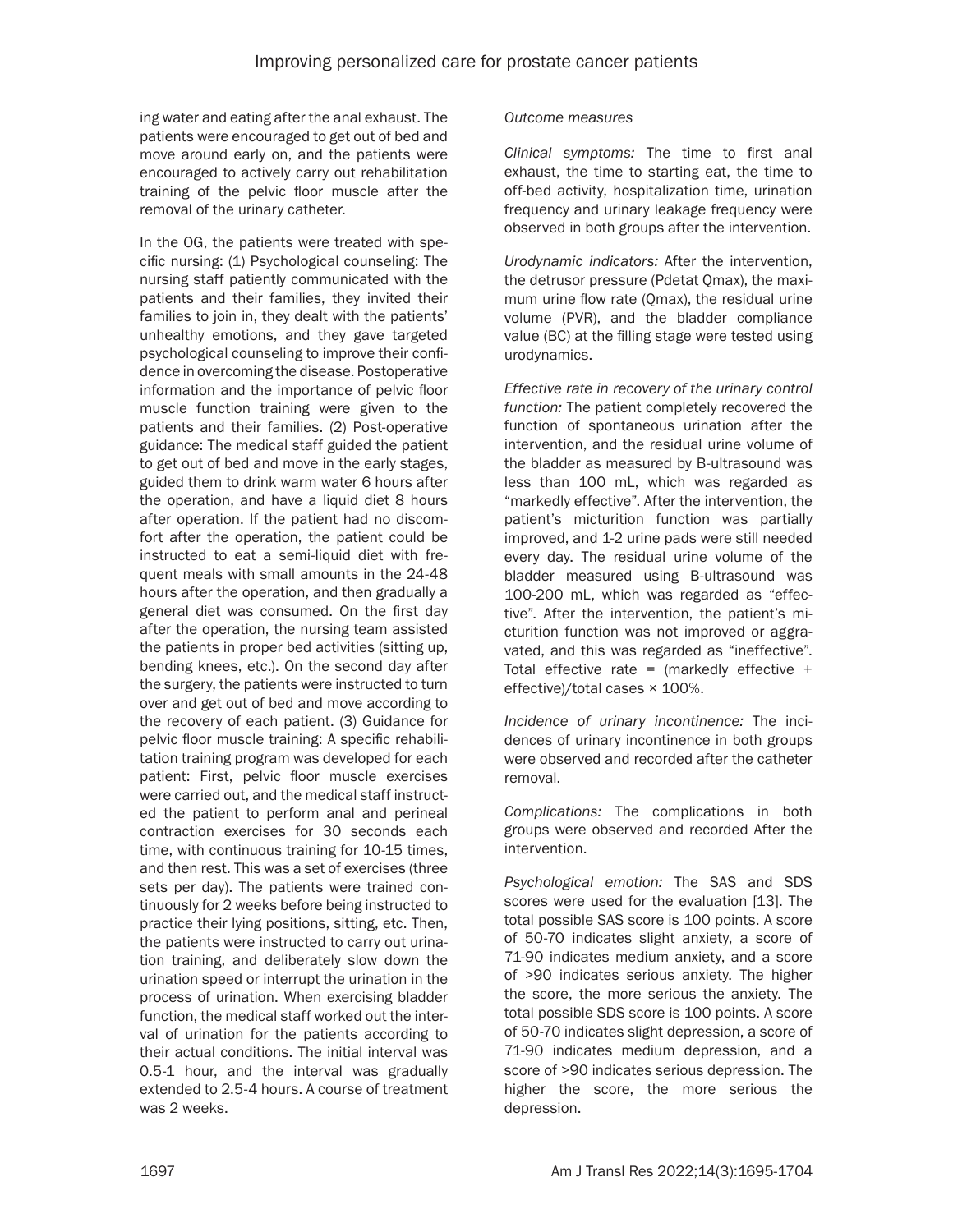| $(100 \text{ S})$ and $[11 \text{ S})$ $(11 \text{ S})$ $(11 \text{ S})$ |                  |                |         |             |
|--------------------------------------------------------------------------|------------------|----------------|---------|-------------|
| Category                                                                 | $OG (n = 76)$    | $CG (n = 73)$  | $t/x^2$ | P           |
| Average age (years old)                                                  | $61.48 \pm 6.57$ | 62.04±6.09     | 0.539   | 0.591       |
| Body mass index $(kg/m2)$                                                | 23.68±2.58       | 23.46±2.54     | 0.524   | 0.601       |
| Average duration (years)                                                 | $11.64 \pm 1.26$ | $11.38 + 1.28$ | 1.249   | 0.213       |
| <b>TNM</b> staging                                                       |                  |                | 0.134   | 0.934       |
| T1b                                                                      | 19 (25.00)       | 17 (23.29)     |         |             |
| T <sub>2</sub> a                                                         | 25 (32.89)       | 26 (35.62)     |         |             |
| T <sub>2</sub> b                                                         | 32(42.11)        | 30 (41.10)     |         |             |
| Diet                                                                     |                  |                |         | 0.313 0.575 |
| Light                                                                    | 42 (55.26)       | 37 (50.68)     |         |             |
| Spicy                                                                    | 34 (44.74)       | 36 (49.32)     |         |             |
| Place of residence                                                       |                  |                |         | 1.081 0.298 |
| City                                                                     | 47 (61.84)       | 39 (53.42)     |         |             |
| Rural                                                                    | 29 (38.16)       | 34 (46.58)     |         |             |
| Nation                                                                   |                  |                | 1.075   | 0.299       |
| Han nationality                                                          | 51 (67.11)       | 43 (58.90)     |         |             |
| Minority nationality                                                     | 25 (32.89)       | 30 (41.10)     |         |             |
| Educational background                                                   |                  |                |         | 0.608 0.435 |
| $\geq$ high school                                                       | 35 (46.05)       | 29 (39.73)     |         |             |
| < high school                                                            | 41 (53.95)       | 44 (60.27)     |         |             |
| Smoking history                                                          |                  |                | 0.497   | 0.480       |
| Yes                                                                      | 58 (76.32)       | 52 (71.23)     |         |             |
| No                                                                       | 18 (23.68)       | 21 (28.77)     |         |             |
| Drinking history                                                         |                  |                | 0.270   | 0.603       |
| Yes                                                                      | 53 (69.74)       | 48 (65.75)     |         |             |
| <b>No</b>                                                                | 23 (30.26)       | 25 (34.25)     |         |             |
| Exercise history                                                         |                  |                | 0.327   | 0.567       |
| Yes                                                                      | 40 (52.63)       | 35 (47.95)     |         |             |
| No                                                                       | 36 (47.37)       | 38 (52.05)     |         |             |

Table 1. Comparison of clinical baseline data between the two groups  $[n (%)]/(mean + SD)$ 

*Self-care efficacy:* The GSES scale [14] includes 10 items, and each item is worth 1-4 points, for a total possible score of 40 points. The higher the score, the higher the patient's self-care efficacy.

*QOL:* The SF-36 scores were used to compare the two groups [15]. There are 8 items in the scale (general health, social function, physical function, emotional function, physiological function, physical pain, and mental health, vitality). The higher the score, the higher the QOL.

## *Statistical methods*

SPSS 22.0 (Beijing Baiao Yijie Technology Co., Ltd., China) was used for the statistical analysis. GraphPad Prism 7 was used to illustrate the data. The enumeration data were represented as the number of cases/percentage [n (%)], and chi-square tests were used to compare the count data in the two groups. When the theoretical frequency in a chi-square test was less than 5, continuous correction chi-square tests were used. The measurement data were represented as the means ± standard deviations (mean  $\pm$  SD), and the inter-group comparisons were compared using independent sample T tests. Paired T tests were used for the intra-group comparison before and after the intervention. A difference was statistically significant when P<0.05.

#### Results

#### *Baseline data*

There were no significant differences in the general baseline data such as average age, body mass index, average duration, TNM staging, diet, place of residence, nation, educational background, smoking history, drinking history, or exercise history between the OG and CG (all P>0.05) (Table 1).

*toms in both groups after the intervention Improvement of the clinical symp-*

After the intervention, the clinical symptoms were observed in both groups. The results indicated that the time to first anal exhaust, the time to eat, the time to off-bed activity, the hospitalization durations, the urination frequency, and the urinary leakage frequency of the patients in the OG after the intervention were significantly lower than they were in the CG (Table 2).

#### *Comparison of the urodynamic indexes between the two groups after the intervention*

The urodynamic indexes were observed in both groups. The results showed that the postoperative Pdetat Qmax and Qmax indexes in the OG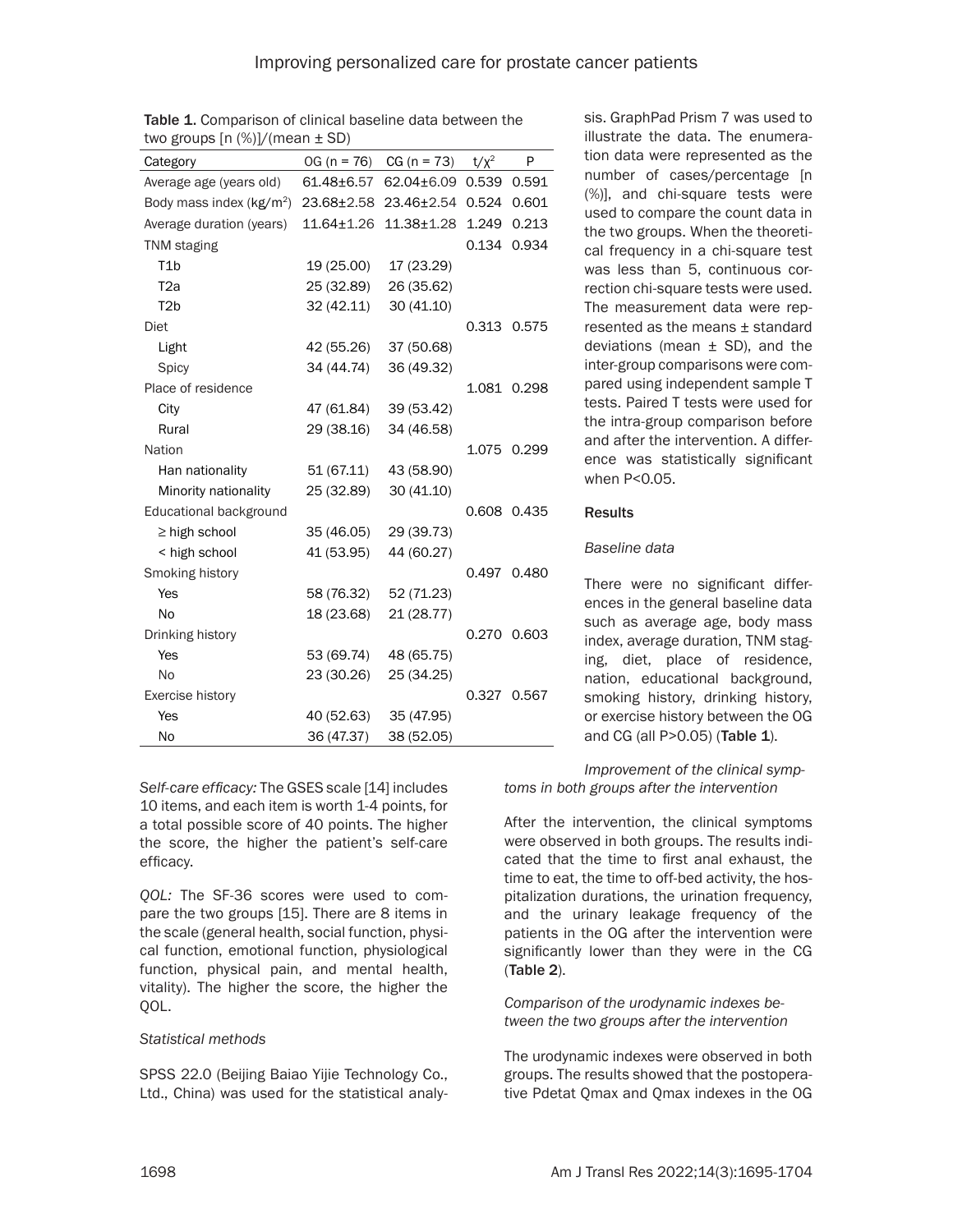| Grouping<br>n, |                          | The first anal   | The first time of   | The first time of | Hospitalization | Urination frequency | Urinary leakage   |
|----------------|--------------------------|------------------|---------------------|-------------------|-----------------|---------------------|-------------------|
|                |                          | exhaust time (d) | starting to eat (d) | leaving bed (d)   | time (d)        | (times)             | frequency (times) |
| OG             | 76                       | $2.69 + 0.27$    | $1.75 + 0.14$       | $2.41 + 0.26$     | $8.59 + 0.76$   | $14.31 + 1.49$      | $7.34 + 0.71$     |
| CG             | 73                       | $3.77 + 0.31$    | $4.06 + 0.47$       | $5.83 + 0.57$     | 14.68+1.25      | $20.17 + 2.05$      | $11.07 + 1.05$    |
| $^{\dagger}$   |                          | 22.700           | 41,000              | 47.430            | 36.090          | 20.020              | 25.490            |
| P              | $\overline{\phantom{0}}$ | < 0.001          | < 0.001             | < 0.001           | < 0.001         | < 0.001             | < 0.001           |

Table 2. Improvement of the clinical symptoms in both groups after the intervention (mean  $\pm$  SD)

Table 3. Comparison of the urodynamic indexes between the two groups after the intervention (mean  $\pm$  SD)

| Group |                          | n Pdetat Qmax (cmH <sub>2</sub> O) Qmax (mL/s) |                 | PVR (mL)     | BC(mL/cmH, 0)  |
|-------|--------------------------|------------------------------------------------|-----------------|--------------|----------------|
| OG    | 76                       | $95.53 + 9.24$                                 | $6.62 \pm 0.67$ | 81.64+8.49   | 14.48±1.29     |
| CG    | 73                       | 71.26±7.05                                     | $3.34 + 0.38$   | 159.87+15.04 | $18.24 + 1.57$ |
|       | $\overline{\phantom{a}}$ | 17.970                                         | 36.560          | 39.300       | 16,000         |
| P     | $\overline{\phantom{a}}$ | < 0.001                                        | < 0.001         | < 0.001      | < 0.001        |

Table 4. Comparison of the recovery of urinary control function between the two groups after the intervention [n (%)]

| Group | n                        | Marked effect | Effective  | Ineffective              | Total effective rate (%) |
|-------|--------------------------|---------------|------------|--------------------------|--------------------------|
| OG    | 76                       | 43 (56.58)    | 31 (40.79) | 2(2.63)                  | 74 (97.37)               |
| CG    | 73                       | 25 (34.25)    | 39 (53.42) | 9(12.33)                 | 64 (87.67)               |
| $X^2$ | $\overline{\phantom{a}}$ |               |            | $\overline{\phantom{a}}$ | 5.121                    |
| P     | ۰                        | -             | -          | ۰                        | 0.023                    |

than it was in the CG (P<0.05) (Table 4).

*Comparison of the incidence of urinary incontinence between the two groups after the intervention*

After the intervention, the urinary incontinence was observed in both groups. The results showed that the incidence of urinary incontinence was 5.26% in the OG and 23.29% in the CG. The comparison revealed that the incidence of

Table 5. Comparison of the incidence of urinary incontinence between the two groups after the intervention [n (%)]

|       | N  | Incidence of urinary incontinence |            |  |  |  |
|-------|----|-----------------------------------|------------|--|--|--|
| Group |    | Yes                               | No         |  |  |  |
| OG    | 76 | 4(5.26)                           | 72 (94.74) |  |  |  |
| CG    | 73 | 17 (23.29)                        | 56 (76.71) |  |  |  |
| $x^2$ |    |                                   | 9.991      |  |  |  |
|       |    |                                   | 0.001      |  |  |  |

were significantly higher than they were in CG, but the PVR and BC were significantly lower than they were in the CG (all P<0.05) (Table 3).

*Comparison of the recovery of urinary control function between the two groups after the intervention*

After the intervention, the urinary control function was observed in both groups. The results showed that the total effective rate of urinary control function was 97.37% in the OG and 87.67% in the CG. The comparison showed that the effective rate in the recovery of urinary control function in the OG was significantly higher

urinary incontinence in OG was significantly lower than it was in CG (P<0.05) (Table 5).

## *Incidence of complications between the two groups after the intervention*

After the intervention, the complications were observed in both groups. The results revealed that the incidence of complications was 9.21% in the OG and 23.29% in the CG. The comparison revealed that the incidence of complications in the OG was significantly lower than it was in CG (P<0.05) (Table 6).

## *Comparison of the SAS and SDS scores between the two groups before and after the intervention*

After the intervention, the unhealthy emotions were observed in both groups. The results revealed that there was no significant difference in the SAS and SDS scores between the two groups before the intervention (all P>0.05). After the intervention, the SAS and SDS scores of the patients in the two groups were significantly lower than they were before the interven-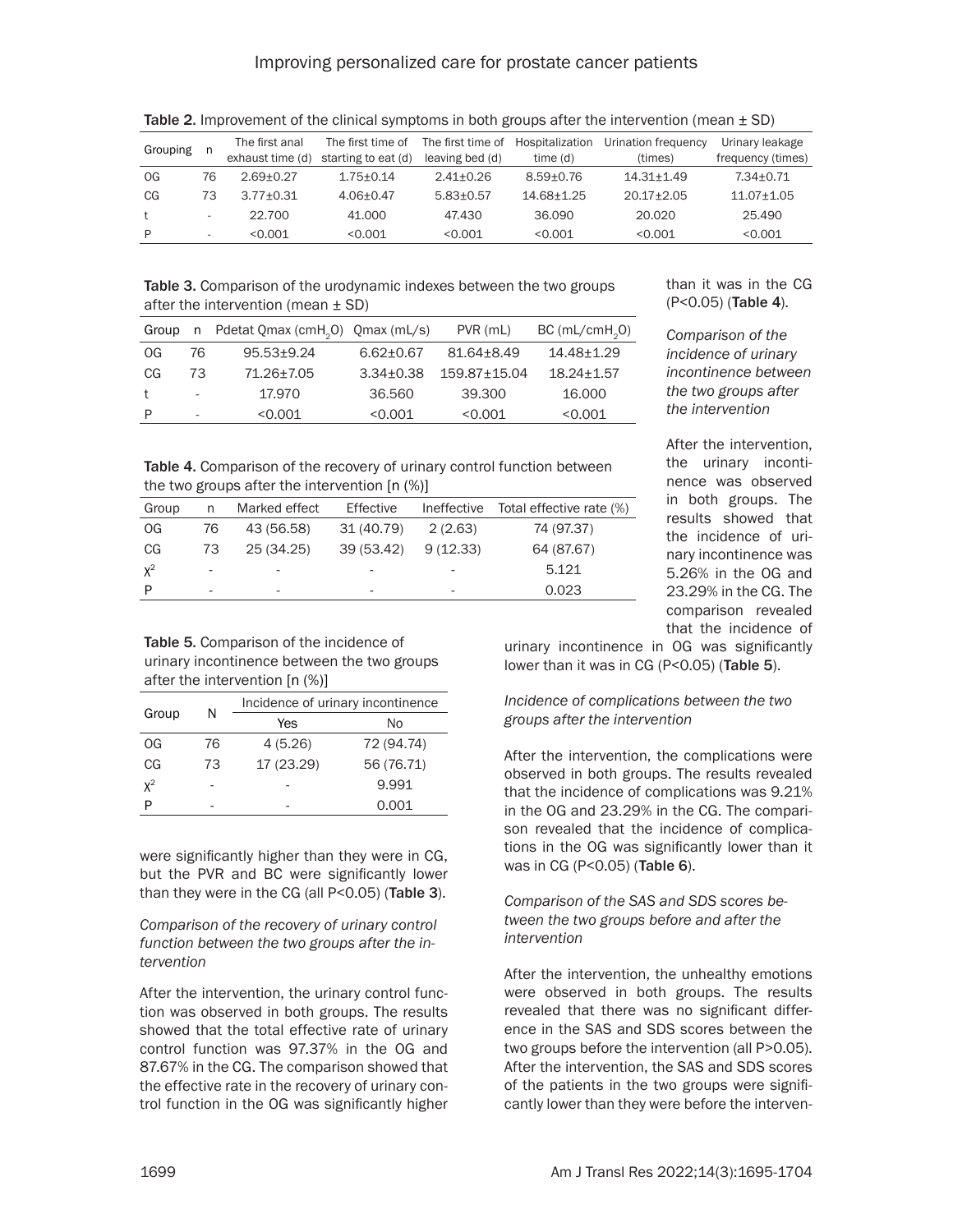| Group |    | Nausea and<br>vomiting | Thrombus | Urinary tract<br>infection | Amyotrophy | Total incidence<br>rate $(\%)$ |
|-------|----|------------------------|----------|----------------------------|------------|--------------------------------|
| OG    | 76 | 4(5.26)                | 2(2.63)  | 1(1.32)                    | 0(0.00)    | 7(9.21)                        |
| CG    | 73 | 7(9.59)                | 5(6.85)  | 3(4.11)                    | 2(2.74)    | 17 (23.29)                     |
| $x^2$ | ۰  | 1.019                  | 1.479    | 1.112                      | 2.111      | 5.460                          |
| P     | ۰  | 0.312                  | 0.223    | 0.291                      | 0.146      | 0.019                          |

Table 6. Comparison of the incidence of complications between the two groups after the intervention [n (%)]

tion (all P<0.05), and the SAS and SDS scores of the patients in the OG were significantly lower than they were in the CG (all P<0.05) (Figure 1).

# *Comparison of the GSES scores between the two groups before and after the intervention*

After the intervention, the self-management skills were observed in both groups. The results showed that there was no significant difference in the GSES scores between the two groups before the intervention (P>0.05). After the intervention, the GSES scores of the patients in the two groups were significantly higher than they were before the intervention (all P<0.05), and the GSES scores of the patients in the OG were significantly higher than they were in the CG (P<0.05) (Figure 2).

# *Comparison of the SF-36 scores between the two groups after the intervention*

After the intervention, the QOL was observed in both groups. The results showed that the SF-36 scores (general health, social function, physical function, emotional function, physiological function, physical pain, and mental health and vitality) of the patients in the OG were significantly higher than they were in the CG after the intervention (all P<0.05) (Table 7).

# **Discussion**

Most patients with PC have no obvious symptoms in the early stages, and most of them are diagnosed by chance during an examination [16]. Radical prostatectomy is an effective treatment for PC. With the continuous improvement of medical technology, most patients can be cured [17]. However, the patients' self-control ability of urine and self-care ability are reduced after the surgery [18], which brings a heavy psychological burden to patients. Moreover, the patients' recovery from the disease is slow, which affects their confidence in the recovery and seriously reduces their QOL [19]. Therefore, the corresponding nursing intervention measures are very important in improving

the prognoses of radical prostatectomy patients.

In this study, we used specific nursing to intervene in the urine control abilities, the self-care efficacy improvement, the unhealthy emotions, and the QOL of radical prostatectomy patients. The results revealed that the patients' diseases were significantly improved after the nursing intervention. Studies have shown that early eating and getting out of bed are important links in the postoperative rehabilitation of patients [20]. The results of this study showed that the first anal exhaust time, the time to start eating, the time of off-bed activity, the hospitalization times, the urination frequency, and the urinary leakage frequency of the patients in the OG were significantly lower than they were in the CG after the intervention, indicating that specific nursing intervention can help patients improve eating, getting out of bed, urination, and other conditions, so as to promote the recovery of the patients' diseases. Studies have revealed that [21] radical prostatectomy patients have dysfunction of the urethra and bladder, which can lead to overactivity of the detrusor and a loss of contractility, and urodynamic examination is one of the methods used to check patients' clinical effectiveness. The results of this research revealed that the postoperative Pdetat Qmax and Qmax indexes in the OG were significantly higher than they were in the CG, while the PVR and BC were significantly lower than they were in the CG, indicating that specific nursing can promote positive and correct intervention activities for patients, so as to promote their recovery of pelvic floor function and muscle tissue, enhance the anal contractility, reduce the adverse stimulation to the patient's urinary tract after surgery, thereby improving the urodynamic indicators of patients. Studies have revealed that [22] urinary incontinence is one of the most common postoperative complications after radical pros-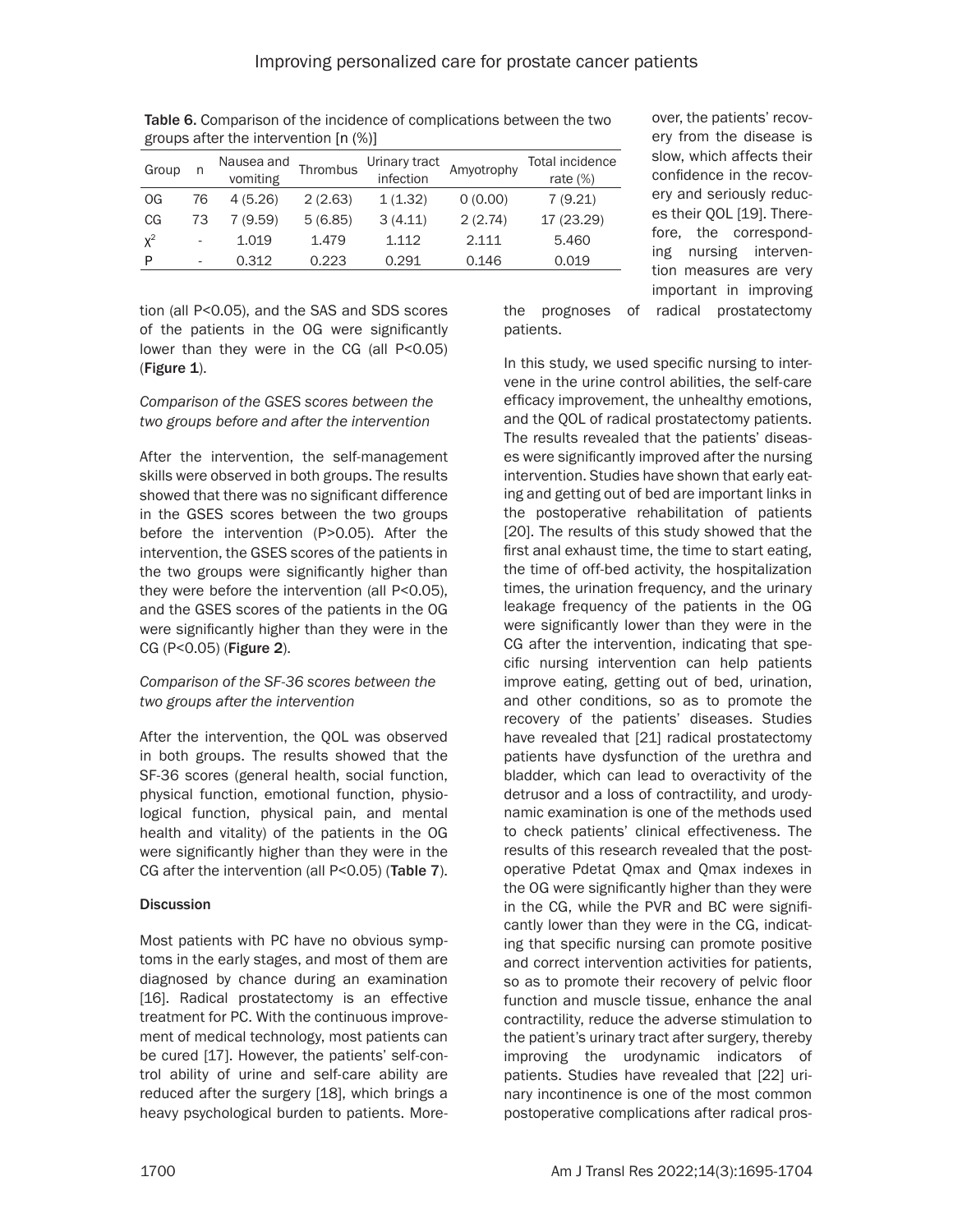

Figure 1. Comparison of the SAS and SDS scores between the two groups before and after the intervention. A. Before the intervention, there was no difference in the SAS score between the two groups. After the intervention, the SAS scores in OG were evidently lower than that in the CG. B. Before the intervention, there was no difference in the SDS scores between the two groups. After the intervention, the SAS scores in OG were evidently lower than they were in CG. Note: \*<0.05 *vs.* before the intervention, \*\*<0.01 *vs.* the two groups.



Figure 2. Comparison of the GSES scores between the two groups before and after the intervention. There was no difference in the GSES scores between the two groups before the intervention. After the intervention, the GAES scores in OG were evidently higher than they were in the CG. Note: \*<0.05 *vs.* before the intervention, \*\*<0.01 *vs.* the two groups.

tatectomy. If it is not treated immediately and effectively, it will also lead to urinary system infections, ulcers around the urethral orifice, and other complications, seriously affecting the

QOL of patients. Research by Sayner and Nahon [23] has revealed that training the pelvic floor muscles can reduce the incidence of postoperative urinary incontinence, and it can also help to control the blockage of the middle urethra for radical prostatectomy patients. This result was similar to our study: the incidence of urinary incontinence in the OG was significantly lower than it was in the CG, indicating that specific nursing can guide patients to train their pelvic floor muscles, enhance the elasticity and strength of the pelvic floor muscles, and promote the recovery of bladder function to a certain extent, thus effectively reducing the incidence of urinary incontinence. In this research, the incidence of complications in the OG was significantly lower than it was in the CG, indicating that specific nursing interventions can effectively promote patients' disease recovery and reduce the incidence of postoperative complications.

Studies have revealed [24] that cancer patients are prone to depression. For example, the fear of cancer, uncertainty about the treatment, financial burdens, and treatment-related physical deterioration are all factors that cause depression. Research [25] has shown that cognitive behavioral therapy can increase confi-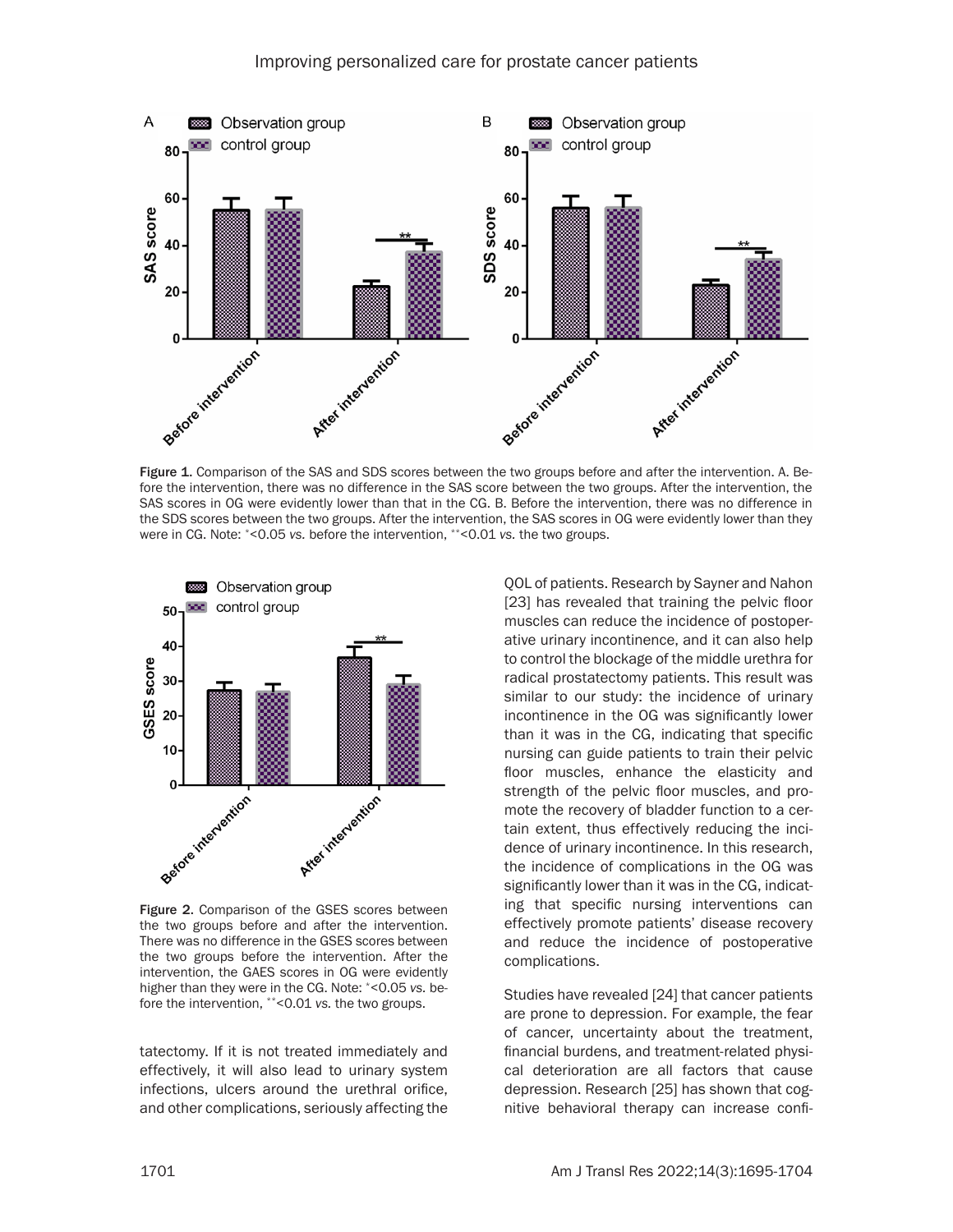| Group                  | Cases | General health | Social<br>function | Physical<br>function | Emotional<br>function |
|------------------------|-------|----------------|--------------------|----------------------|-----------------------|
| <b>OG</b>              | 76    | 90.46±9.05     | 85.44+8.05         | $91.17 + 9.08$       | 85.46+8.11            |
| CG                     | 73    | 72.58±7.49     | $64.27 + 6.13$     | 72.27+7.19           | $71.15 + 7.04$        |
| t                      |       | 13.110         | 18.010             | 14.050               | 11.480                |
| P                      |       | < 0.001        | < 0.001            | < 0.001              | < 0.001               |
| Physiological function |       | Physical pain  | Mental<br>health   |                      | Vitality score        |
| 85.19±8.03             |       | 85.46+8.25     | $90.04 + 8.94$     | 91.26±9.08           |                       |
| 60.58+6.05             |       | 73.05±7.11     | 66.18+6.14         | 71.98±7.12           |                       |
| 21.060                 |       | 9.818          | 18.920             | 14.380               |                       |
| < 0.001                |       | < 0.001        | < 0.001            | < 0.001              |                       |

Table 7. Comparison of the SF-36 scores between the two groups after the intervention (mean  $\pm$  SD)

dence, ameliorate unhealthy emotions, and improve postoperative QOL for radical prostatectomy patients. This was similar to the results of our study: patients had higher levels of negative emotions after surgery, and the SAS and SDS scores of the patients undergoing specific nursing in the OG were significantly lower than they were in the CG. This may be due to the fact that specific nursing was designed to help patients to establish a better understanding of diseases, and uses targeted intervention to regulate patients' emotions, thus relieving their unhealthy emotions, and improving cooperation with the treatment and their confidence in treating diseases. Studies have revealed that patients' perceptions of their own abilities can have an impact on their thinking modes and emotional response, while the evaluation of self-efficacy can provide important confidence for the intervention effect of patients [26]. Studies [27] have revealed that it is very important to know the patients' self-care ability after radical prostatectomy, because it will affect the choice of actions to be taken, the patients' persistence in achieving their goals and so on. However, the results of this research revealed that the GSES scores of the patients in the OG were significantly higher than they were in the CG after the intervention, indicating that specific nursing can eliminate the doubts and fears caused by the ignorance of disease. Through targeted disease publicity and postoperative behavioral training, patients' cognition of selfmotivation was improved and the patients' confidence in conquering the disease was enhanced, so as to promote the patients to actively cooperate with the treatment and to make their own behavioral changes to overcome the disease. Studies have revealed [28] that radical prostatectomy has a serious impact on the postoperative QOL of patients, and the health-related QOL is a multi-dimensional structure, which involves related aspects of patients' lives, so it is necessary to pay attention to the QOL after radical prostatectomy. In studies by Wang et al. [29], effective nursing intervention can alleviate the

postoperative adverse events and improve the postoperative QOL for patients undergoing PC surgery. This is similar to the results of this study: the SF-36 scores in the OG were significantly higher than they were in CG. This may be due to the fact that this nursing intervention improved the patients' negative emotions and reawakened their perseverance. Besides, the incidence of complications and urinary incontinence was reduced after the nursing, which promoted the recovery of the patients' diseases in all aspects and thus improved their postoperative QOL.

Although this study revealed that specific nursing can bring great benefits to patients undergoing radical prostatectomies, there is still room for improvement. For example, we can further analyze the risk factors affecting the recovery of radical prostatectomy patients, which will help nurses to identify which risk factors need to be focused on in particular. In the future, we will gradually carry out supplementary research from the above perspectives.

To sum up, specific nursing intervention can ameliorate the urinary control function and the self-care efficacy, reduce unhealthy emotions and improve their QOL for radical prostatectomy patients.

## Disclosure of conflict of interest

## None.

Address correspondence to: Jiangliang Jiang, Operating Room, The Affiliated People's Hospital of Ningbo University, 251 Baizhang East Road,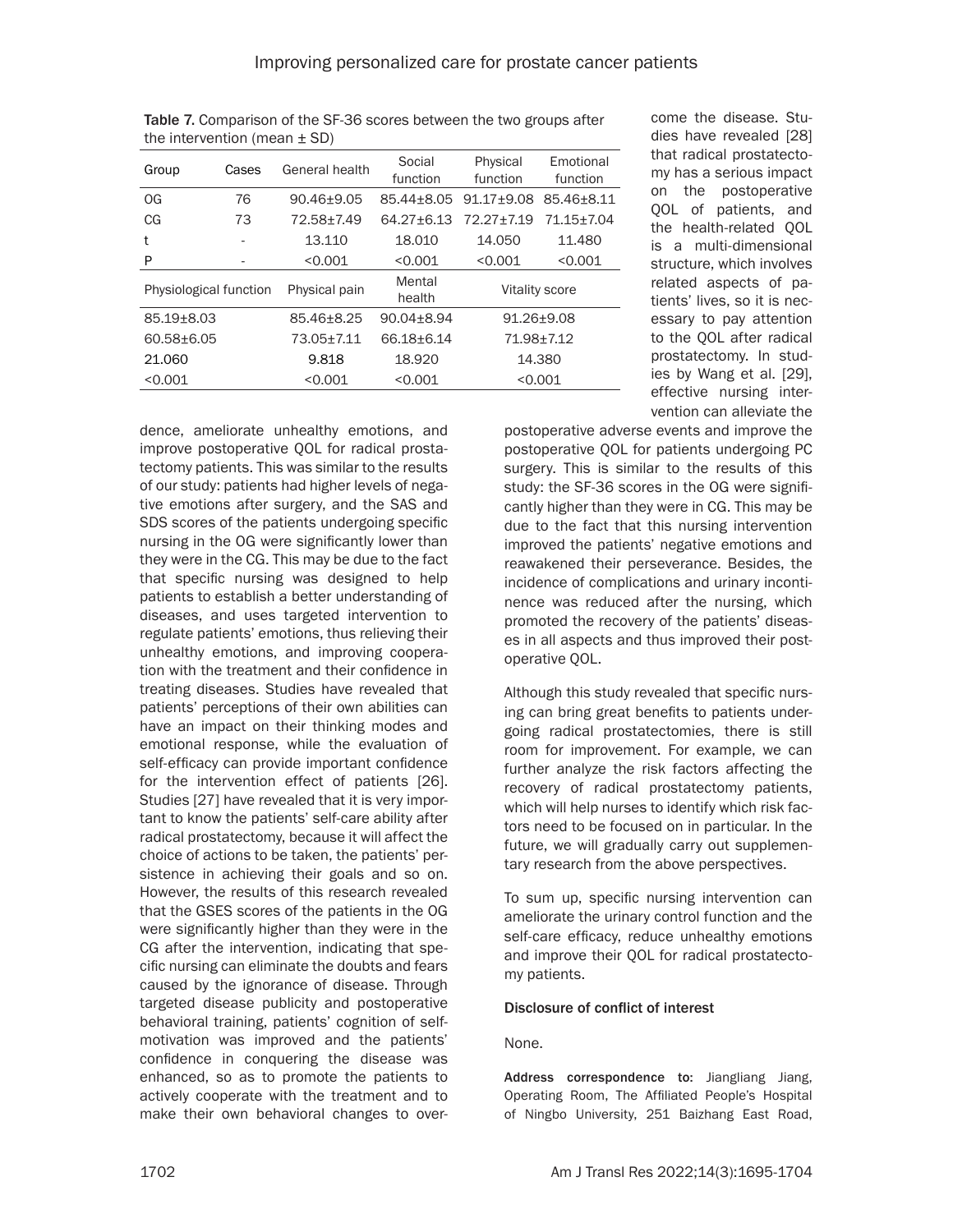Yinzhou District, Ningbo 315040, Zhejiang Province, China. Tel: +86-13777009350; E-mail: [jiangjiangli](mailto:jiangjiangliang@126.com)[ang@126.com](mailto:jiangjiangliang@126.com)

#### References

- [1] Yang ZG, Ma XD, He ZH and Guo YX. miR-483-5p promotes prostate cancer cell proliferation and invasion by targeting RBM5. Int Braz J Urol 2017; 43: 1060-1067.
- [2] Basu S, Majumder S, Bhowal A, Ghosh A, Naskar S, Nandy S, Mukherjee S, Sinha RK, Basu K, Karmakar D, Banerjee S and Sengupta S. A study of molecular signals deregulating mismatch repair genes in prostate cancer compared to benign prostatic hyperplasia. PLoS One 2015; 10: e0125560.
- [3] Gu J, Ren L, Wang X, Qu C and Zhang Y. Expression of livin, survivin and caspase-3 in prostatic cancer and their clinical significance. Int J Clin Exp Pathol 2015; 8: 14034-14039.
- [4] Mohamad Al-Ali B, Ponholzer A, Augustin H, Madersbacher S and Pummer K. The longterm effect of radical prostatectomy on erectile function, urinary continence, and lower urinary tract symptoms: a comparison to age-matched healthy controls. Biomed Res Int 2017; 2017: 9615080.
- [5] Pillay B, Moon D, Love C, Meyer D, Ferguson E, Crowe H, Howard N, Mann S and Wootten A. Quality of life, psychological functioning, and treatment satisfaction of men who have undergone penile prosthesis surgery following robotassisted radical prostatectomy. J Sex Med 2017; 14: 1612-1620.
- [6] Jacobsen PB and Lee M. Integrating psychosocial care into routine cancer care. Cancer Control 2015; 22: 442-449.
- [7] Koberich S, Feuchtinger J and Farin E. Factors influencing hospitalized patients' perception of individualized nursing care: a cross-sectional study. BMC Nurs 2016; 15: 14.
- [8] Avallin T, Muntlin Athlin A, Bjorck M and Jangland E. Using communication to manage missed care: a case study applying the fundamentals of care framework. J Nurs Manag 2020; 28: 2091-2102.
- [9] Santos MCD, Pires AF, Soares K and Barros L. Family experience with osteogenesis imperfecta type 1: the most distressing situations. Disabil Rehabil 2018; 40: 2281-2287.
- [10] Erturk EB and Unlu H. Effects of pre-operative individualized education on anxiety and pain severity in patients following open-heart surgery. Int J Health Sci (Qassim) 2018; 12: 26- 34.
- [11] Ko Y, Lee J, Oh E, Choi M, Kim C, Sung K and Baek S. Older adults with hip arthroplasty: an individualized transitional care program. Rehabil Nurs 2019; 44: 203-212.
- [12] Mai Z, Zhou Z, Yan W, Xiao Y, Zhou Y, Liang Z, Ji Z and Li H. The transverse and vertical distribution of prostate cancer in biopsy and radical prostatectomy specimens. BMC Cancer 2018; 18: 1205.
- [13] Yue T, Li Q, Wang R, Liu Z, Guo M, Bai F, Zhang Z, Wang W, Cheng Y and Wang H. Comparison of hospital anxiety and depression scale (HADS) and zung self-rating anxiety/depression scale (SAS/SDS) in evaluating anxiety and depression in patients with psoriatic arthritis. Dermatology 2020; 236: 170-178.
- [14] Gu ZH, Qiu T, Tian FQ, Yang SH and Wu H. Perceived organizational support associated with depressive symptoms among petroleum workers in China: a cross-sectional study. Psychol Res Behav Manag 2020; 13: 97-104.
- [15] Lins L and Carvalho FM. SF-36 total score as a single measure of health-related quality of life: scoping review. SAGE Open Med 2016; 4: 2050312116671725.
- [16] Sarwar S, Adil MA, Nyamath P and Ishaq M. Biomarkers of prostatic cancer: an attempt to categorize patients into prostatic carcinoma, benign prostatic hyperplasia, or prostatitis based on serum prostate specific antigen, prostatic acid phosphatase, calcium, and phosphorus. Prostate Cancer 2017; 2017: 5687212.
- [17] Ko YH. Functional recovery after radical prostatectomy for prostate cancer. Yeungnam Univ J Med 2018; 35: 141-149.
- [18] Ekstedt M, Schildmeijer K, Wennerberg C, Nilsson L, Wannheden C and Hellstrom A. Enhanced patient activation in cancer care transitions: protocol for a randomized controlled trial of a tailored electronic health intervention for men with prostate cancer. JMIR Res Protoc 2019; 8: e11625.
- [19] Lin HY, Lai HL, Chen CI and Huang CY. Depression and health-related quality of life and their association with resourcefulness in survivors of prostate cancer. Arch Psychiatr Nurs 2017; 31: 407-413.
- [20] Zhu C, Su J, Yuan L, Zhang Y, Lu ZJ, Su Y, Wang NH, Gu XJ and Zhu QY. Transurethral assistant transumbilical laparoendoscopic single-site radical prostatectomy. Asian J Androl 2017; 19: 473-476.
- [21] Paiva OG, Lima JPC and Bezerra CA. Evaluation of urodynamic parameters after sling surgery in men with post-prostatectomy urinary incontinence. Int Braz J Urol 2018; 44: 536-542.
- [22] Salazar A, Regis L, Planas J, Celma A, Diaz F, Gallardo I, Trilla E and Morote J. Early continence after radical prostatectomy: a systematic review. Actas Urol Esp (Eng Ed) 2019; 43: 526-535.
- [23] Sayner A and Nahon I. Pelvic floor muscle training in radical prostatectomy and recent